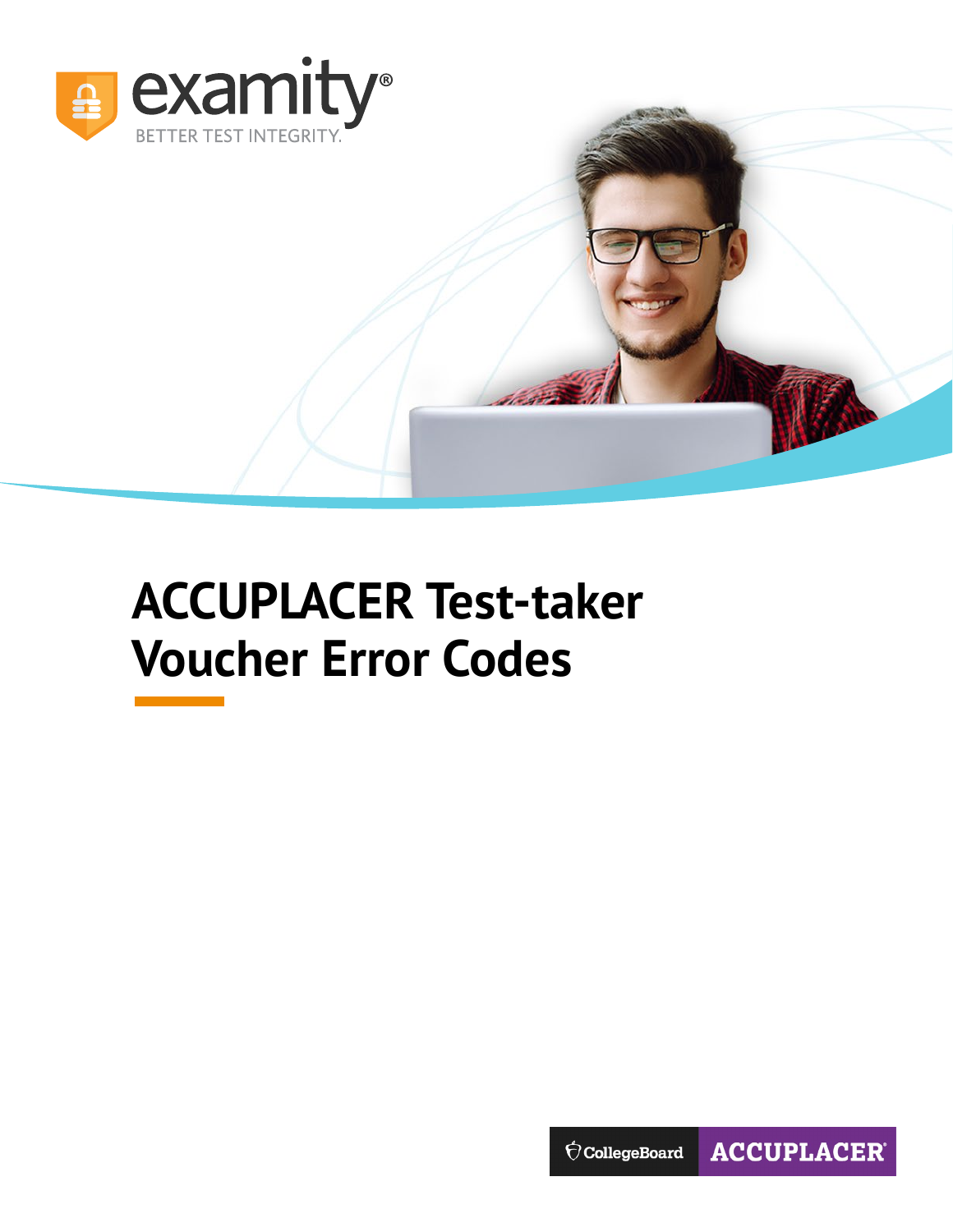

Please see a full list of voucher error codes. If there is any issue with your voucher, please contact your institution directly.

This guide reviews the following list of voucher errors:

- Incorrect DOB
- Incorrect Last Name
- Invalid Voucher
- Force Closed Test Session
- Cancelled
- Expired
- Using Voucher Multiple Times
- Branching Profile
- No Test Units
- Force Closed
- Associated Institution not in Examity

#### **Incorrect Date of Birth**

Date of Birth entered is not the same as the date of birth on the voucher.



## **Incorrect Last Name**

Voucher code is invalid.

| <b>Something Went Wrong</b>                                                               |  |
|-------------------------------------------------------------------------------------------|--|
| Your request was not successful. Please contact your<br>institution to resolve the issue. |  |
| Voucher Code is invalid                                                                   |  |
| Close                                                                                     |  |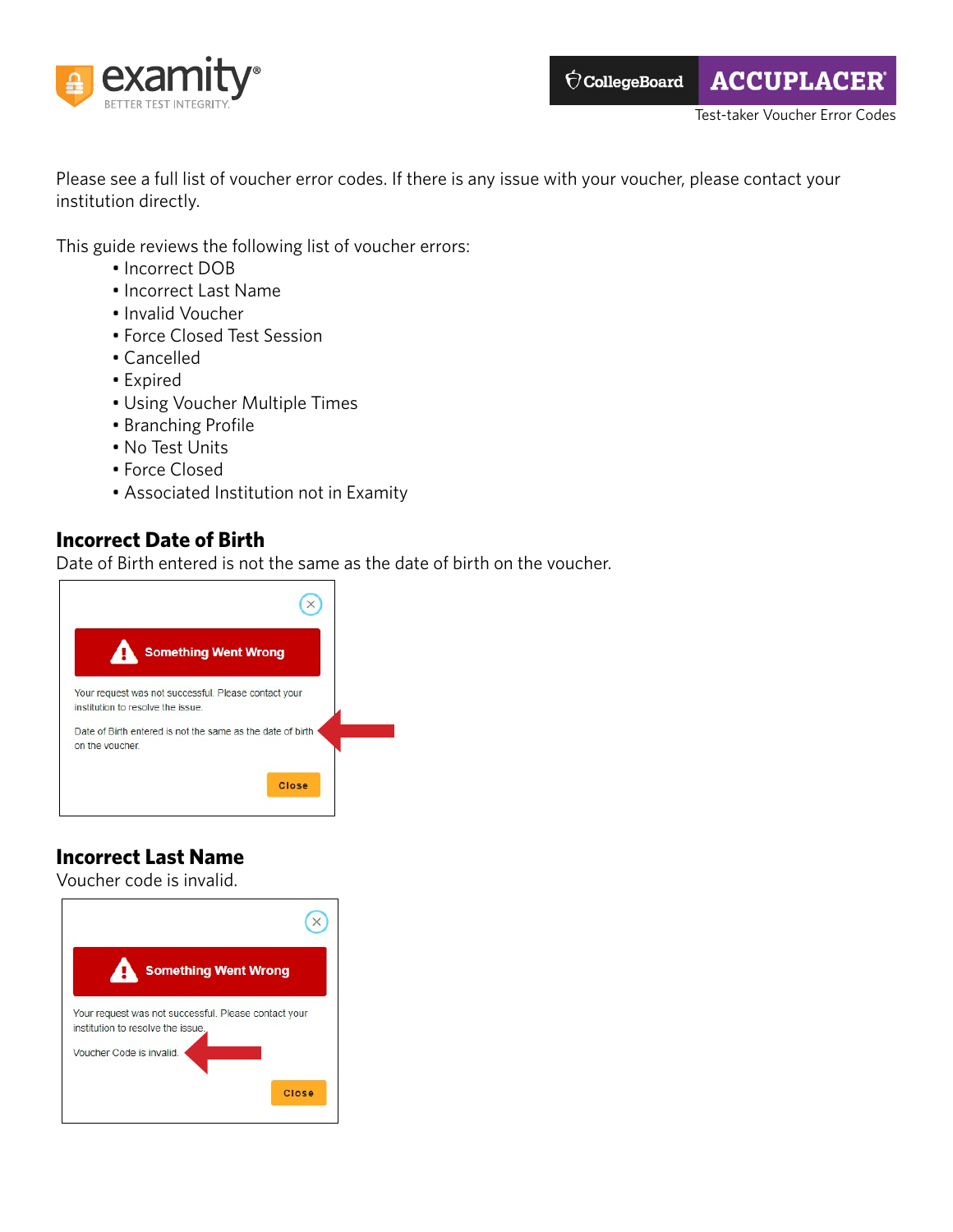



Test-taker Voucher Error Codes

#### **Invalid Voucher**

Voucher code is invalid.



## **Cancelled Voucher**

Voucher ID is cancelled.

| <b>Something Went Wrong</b>                                                               |       |
|-------------------------------------------------------------------------------------------|-------|
| Your request was not successful. Please contact your<br>institution to resolve the issue. |       |
| Voucher ID is cancelled.                                                                  |       |
|                                                                                           | Close |

# **Expired Voucher**

Voucher ID has expired.

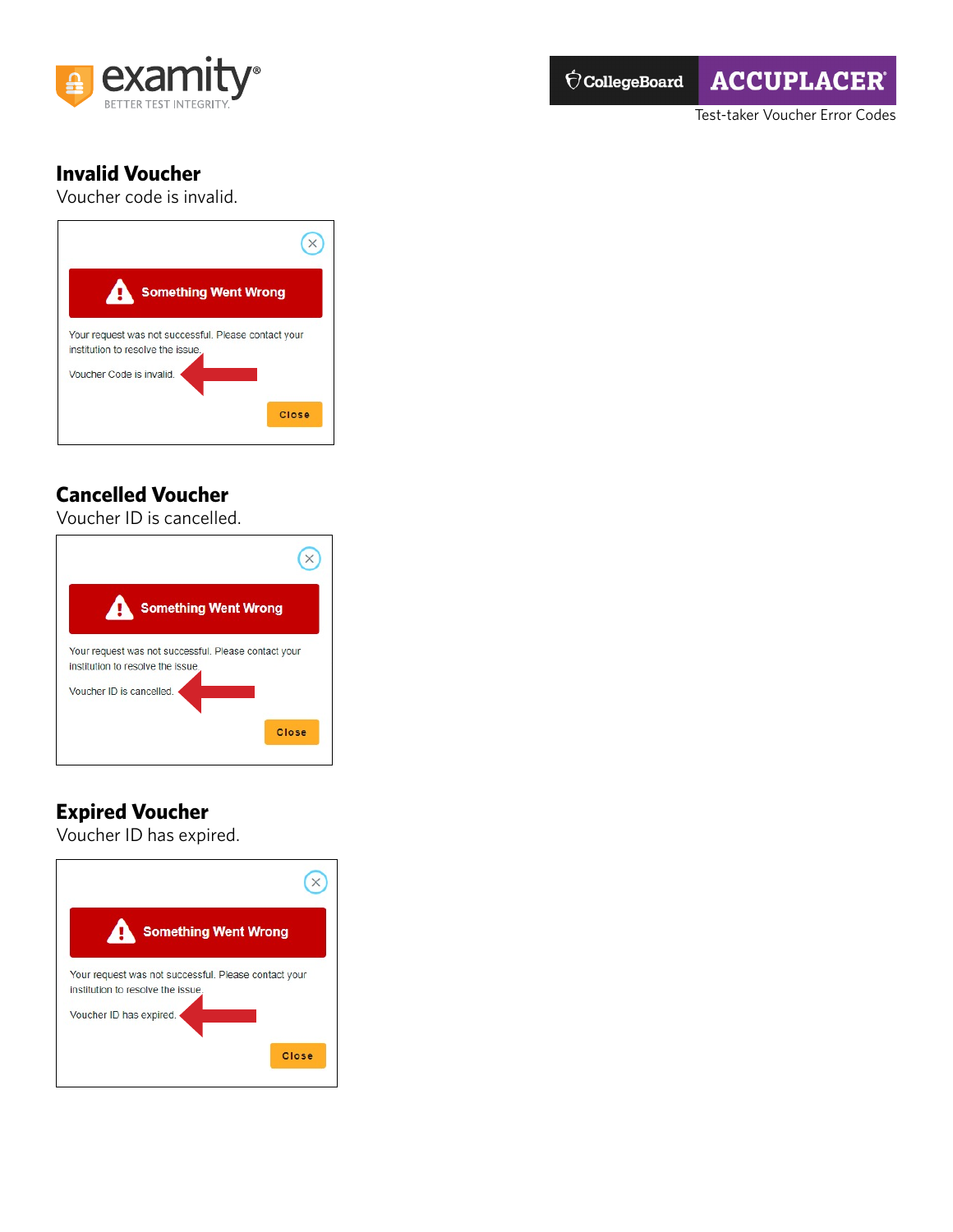

Test-taker Voucher Error Codes

# **Using Voucher Multiple Times:**

Voucher ID has already been used.

| <b>Something Went Wrong</b>                                                               |
|-------------------------------------------------------------------------------------------|
| Your request was not successful. Please contact your<br>institution to resolve the issue. |
| Voucher ID has already been used.                                                         |
| Close                                                                                     |
|                                                                                           |

#### **Branching Profile:**

This voucher cannot be used. It contains a branching profile that uses a test which is no longer active. Please contact the ACCUPLACER institution administrator at the sponsoring institution.



## **No Test Units:**

This site has no test units available. Additional units must be added in order to administer tests.